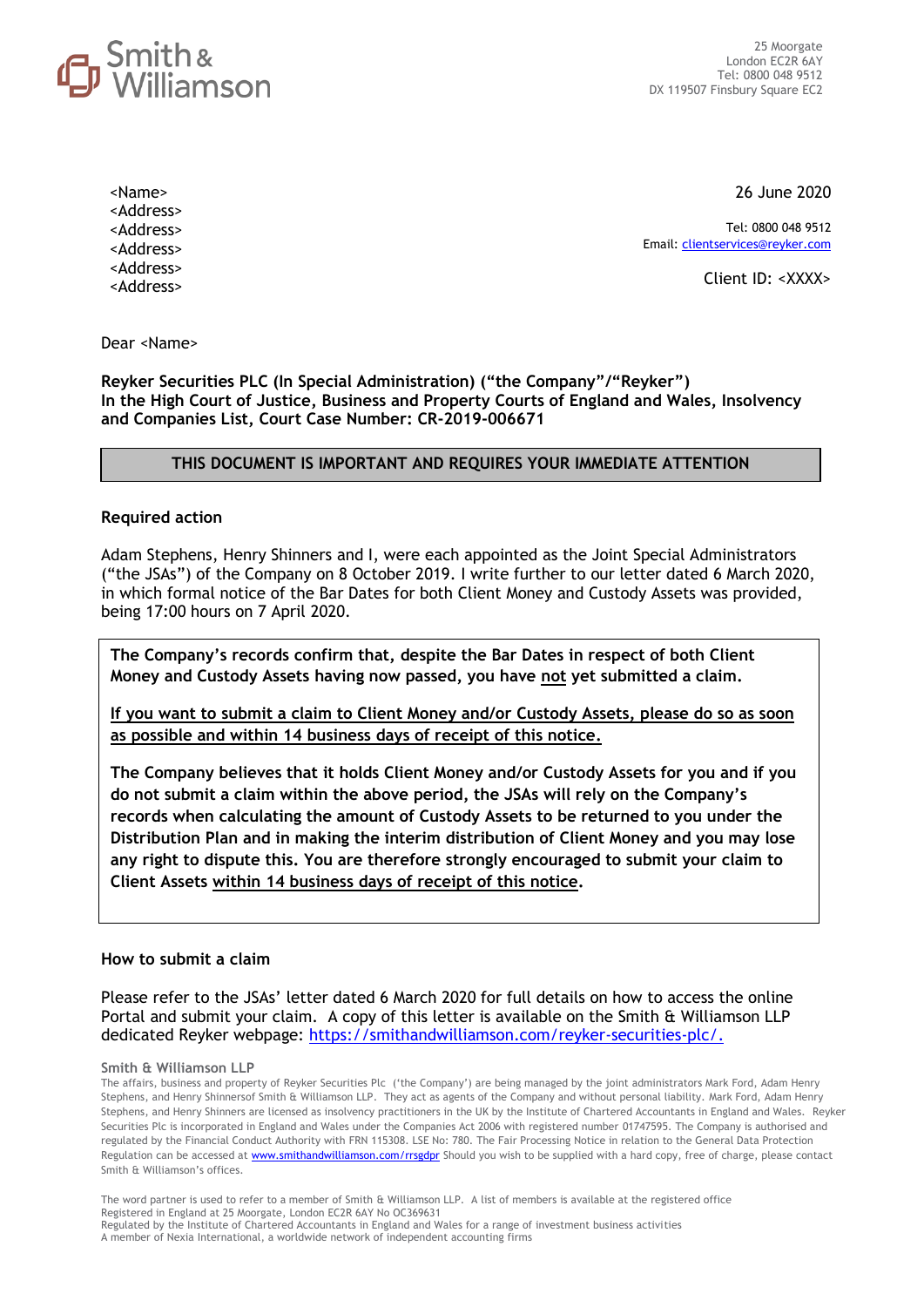**To access the Portal and submit your claim, please use the following details:**

| Website:   | www.reykerportal.com/login                                         |
|------------|--------------------------------------------------------------------|
| Client ID: | Provided at the top of this letter                                 |
| Password:  | This will be either your own choice of password (where you have    |
|            | previously logged on to the Portal) or, alternatively, the initial |
|            | password provided in the JSAs' letter dated 6 March 2020.          |

The Portal will enable you to view your Client statement(s) confirming your holdings of Custody Assets and/or Client Money as at **8 October 2019** (the date of the special administration) according to the records of the Company which have been adjusted, where required, to reflect any discrepancies identified by the JSAs' reconciliation.

The statements are prepared as at 8 October 2019 and identify the proportion of your Custody Assets and / or Client Money held in either the Client Money Pool or Custody Asset estate which crystallised upon the JSAs' appointment.

**The statements on the Portal do not therefore include dividends and bond coupons received after that date nor do they reflect any corporate actions post 8 October 2019.** We can confirm that all dividend and bond coupon receipts continue to be received and banked separately by the JSAs and are held in designated bank accounts for Clients. It is presently envisaged these will be transferred to an alternative broker in due course and in accordance with the terms of any Distribution Plan subsequently approved by the Creditors' Committee and the Court.

**Should you agree with your online statement(s), please confirm your agreement via the Portal in order to validly submit your claim. If you do not agree with any of the information held, please contact Client Services on 0800 048 9512 or, alternatively, at [clientservices@reyker.com.](mailto:clientservices@reyker.com)** 

Should you not have access to the internet or are experiencing difficulties accessing the Portal, please contact Client Services on the details provided above.

### **Client representatives**

As per legal advice, the JSAs must issue any correspondence in respect of a Client's claim to the Client directly and it cannot be sent to any corporate intermediary or IFA that may have previously assisted you with your investments. We appreciate, however, you may prefer for an intermediary, IFA, or close friend or family member to assist with accessing the Portal, agreeing your holdings and submitting your claim on your behalf ("Client Representative").

Should you wish for a Client Representative to submit your claim on your behalf, they will need to log-in to the Portal using the details provided within our letter dated 6 March 2020 and, when submitting your claim, complete a declaration confirming they are authorised by you to act on your behalf. They will be prompted to input their own contact details for our records, together with details of when and how they are authorised by you.

## **Financial Services Compensation Scheme ("FSCS") Compensation**

As previously reported, the costs of pursuing Objective 1 of the special administration (i.e. the return of Client Assets) are paid from Client Assets and, therefore, Clients who don't receive FSCS compensation may receive a shortfall in their Client Assets following a deduction of their share of the costs.

The JSAs have been liaising closely with the FSCS in order to streamline the process by which eligible Clients may receive compensation in order to mitigate the need for an eligible Client to submit a claim direct to the FSCS themselves and, where possible, to ensure Client Assets are returned whole.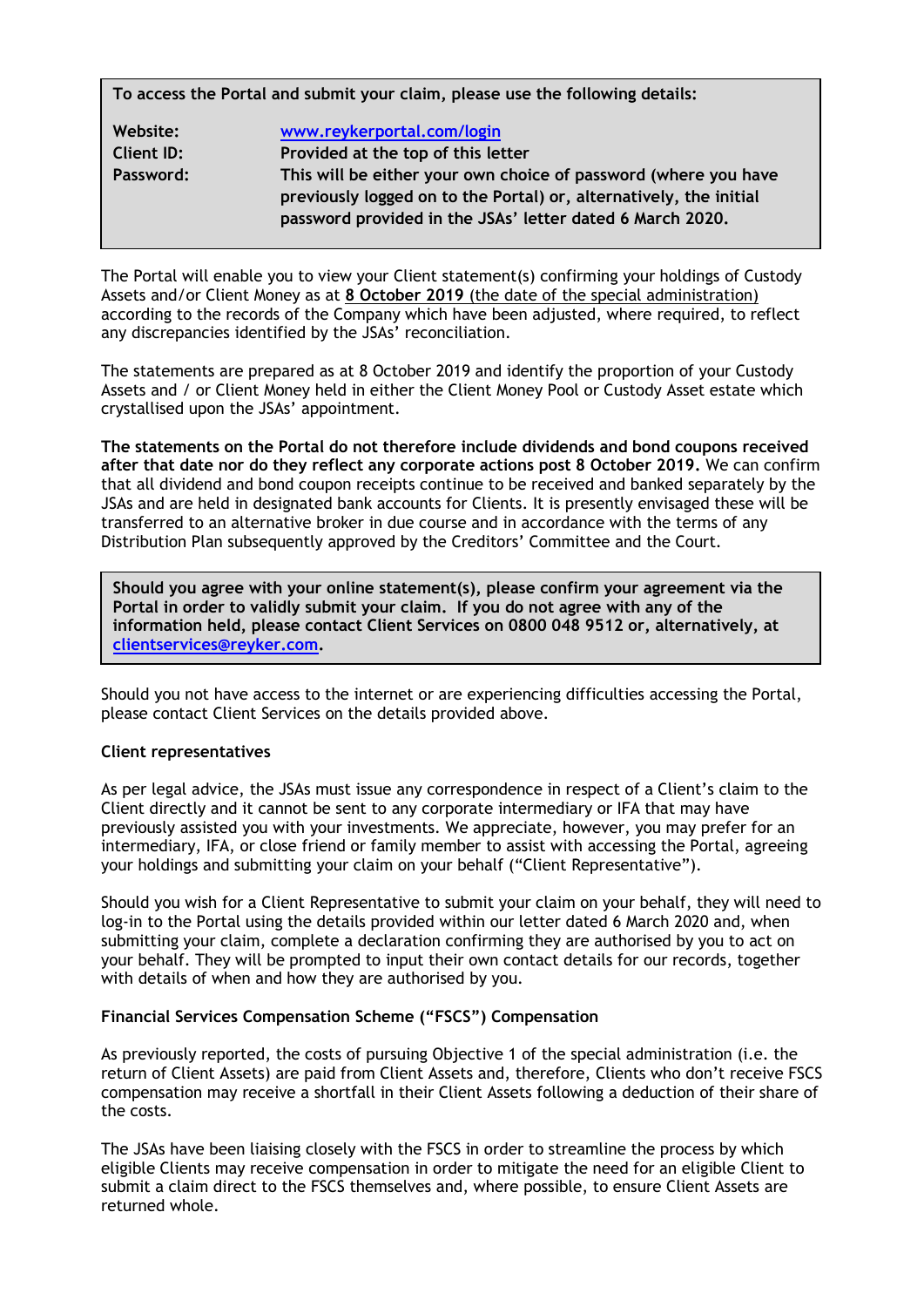The FSCS has, therefore, confirmed that it has exercised its power under COMP 3.2.1A of the FCA Handbook (https://www.handbook.fca.org.uk/handbook/COMP/3/2.html) and will treat all Clients with Client Assets with a total value of less than £85,000 as at 8 October 2019 as if they have claimed compensation.

This means:

- Subject to the total value of your Client Assets being less then £85,000 as at 8 October 2019, you will automatically be treated as having submitted a claim for compensation from the FSCS and you do not need to take any further action in this regard (but you do still need to submit your claim to Client Assets via the Portal). The JSAs are in the process of reviewing each Client's eligibility jointly with the FSCS; and
- Clients who have Client Assets with a total value as at 8 October 2019 either equal to or greater than £85,000 will not be treated as having automatically claimed compensation from the FSCS. Such Clients are asked as part of the online claims process to confirm whether they wish to submit a claim for FSCS compensation or not.

*The Portal automatically determines which of the above categories you are deemed to fall into as part of the 'Declaration' and claim submission process and you will only see options that are relevant to you.*

The FSCS can pay up to £85,000 per eligible Client for claims in respect of Reyker Securities plc (in special administration), including those in respect of their share of the Objective 1 costs. Further information on eligibility criteria may be found at [https://www.fscs.org.uk/how-we](https://www.fscs.org.uk/how-we-work/eligibility-rules/)[work/eligibility-rules/](https://www.fscs.org.uk/how-we-work/eligibility-rules/)

Any eligible Client with Client Assets with a total value equal to or greater than £85,000, who does not pursue FSCS compensation via the Portal may have to meet their share of the Objective 1 costs upon the distribution or transfer of Client Assets and the JSAs may reserve sufficient Custody Assets or Client Money to cover those costs.

### **Next steps**

To submit a claim to your Client Assets, please:

- 1. Log-in to the Portal and submit your claim to Custody Assets and/or Client Money as at 8 October 2019 (the date of the JSAs' appointment) as soon as possible but **within 14 business days of receipt of this letter** or
- 2. Alternatively, should you wish for a Client Representative to do this on your behalf, please pass a copy of this letter to them for their information.

Further guidance on how to use the Portal and submit your claim can be found at https://smithandwilliamson.com/en/services/restructuring-and-recovery-services/reykersecurities-plc/ and on the Portal itself.

**Should you have any queries in respect of any matters raised in this letter, please contact Client Services on 0800 048 9512 or [clientservices@reyker.com.](mailto:clientservices@reyker.com)**